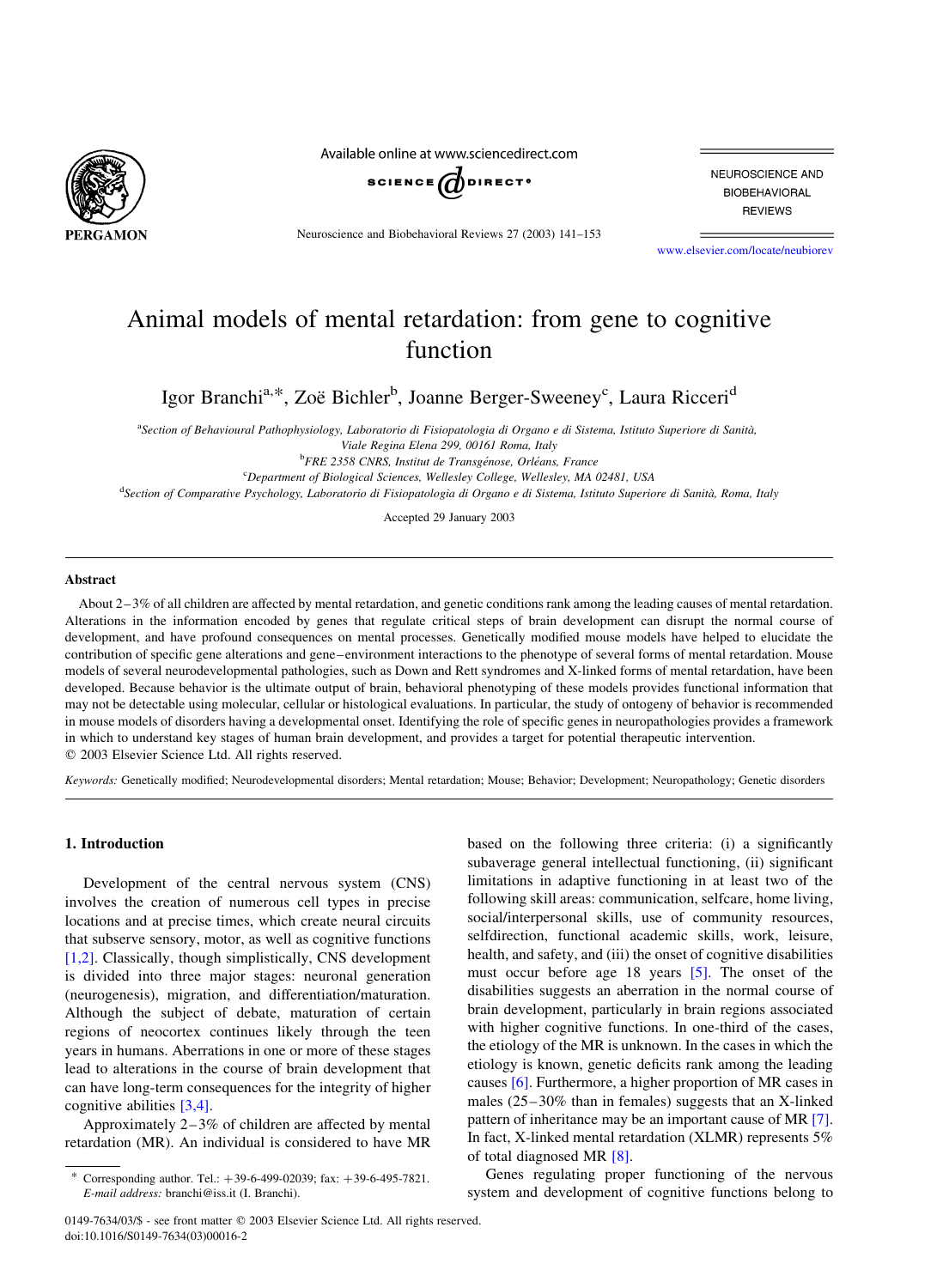| Gene                | Critical step in brain development                           | Human disorder                  | Animal model references |
|---------------------|--------------------------------------------------------------|---------------------------------|-------------------------|
| HESX1               | Prosencephalic midline development                           | Septo-optic dysplasia           | [134]                   |
| EMX2                | Specification of the cortex                                  | Schizencephaly                  | [135]                   |
| ZIC2, SHH           | Hemispheric cleavage                                         | Holoprosencephaly               | [136, 137]              |
| LIS 1, DOUBLECORTIN | Ongoing neural migration                                     | Lissencephaly, band eteropia    | [105, 138]              |
| MeCP2               | Synaptogenesis (disruption of axon-denditic<br>connections?) | Rett syndrome                   | [13,79,80]              |
| <i>FMRI</i>         | Synaptogenesis (spine abnormalities)                         | X fragile syndrome              | $[93 - 97]$             |
| alpha-GDI           | Synaptogenesis (impaired neurite extension)                  | Non-specific mental retardation | [112]                   |

Table 1 A selection of mouse models deficient for genes involved in critical steps of brain development

HESX1, homeobox-containing, embrionic stemm cell t-conscription factor [x]1; EMX2, empty spiracles in factor [X]2; ZIC2, zinc finger cerebellar expressed 2; SHH, Sonic Hedgehog; LIS1, Lissencephaly 1; MeCP2, methyl-CpG binding protein 2; FMR1, fragile X mental retardation 1; alpha-GDI, Rab GDP dissociation inhibitor alpha.

highly heterogeneous group, encoding for proteins that play important roles in diverse processes. Alterations in the information these genes encode, or changes in their expression pattern can cause developmental anomalies that have a profound effect on mental processes (Table 1)  $[9-11]$ . It is very likely that many of the symptoms seen in human genetic brain disorders are the result of developmental changes [\[12\].](#page--1-0)

Genetically modified mice are currently the most commonly used approach to investigate the role of a specific genetic alteration and to model pathologies leading to MR [\[13–18\].](#page--1-0) It is noteworthy that the information gained by investigating disorders in genetically modified mice is also advancing our knowledge of the role that selected genes play in regulating important aspects of normal cognitive functions.

## 2. Genetically modified mice: a tool to investigate developmental brain pathologies

The mouse is the most widely used laboratory species to provide insights linking specific genes to biological functions. Its wide use is primarily because among mammals, the mouse is most amenable to genetic manipulations. Furthermore, our extensive knowledge of the genome, physiology and behavior of the mouse makes it possible to interpret the effects of gene manipulations [\[19–21\]](#page--1-0).

Human brain disorders of suspected genetic origin can be modeled in the mouse using standardized procedures, such as knocking out genes by the homologous recombination technique, or random insertion of wild-type or mutant transgenes. These specific genes (or the lack of specific genes) then induce alterations of protein products that lead downstream to pathological events that mimic the human disorder [\[19,20\]](#page--1-0). If the genetically modified mice display symptoms reminiscent of the human disorder, they represent an important tool to study the molecular basis of specific pathologies and test potential therapeutic interventions. Not surprisingly, a considerable effort has been undertaken by many laboratories to develop genetically modified mice that display key features of specific human brain disorders (see the web site of Neuroscience Mutagenesis Facility at Jackson Laboratory, <http://www.jax.org/nmf>).

With the rapid and dramatic increase in the types of genetically modified mice available [\[22\],](#page--1-0) it is clear that appropriate phenotyping, including behavioral characterization, is critical [\[19,23–26\].](#page--1-0) Behavioral analysis can provide crucial information about the integrity of CNS functions that is not detectable following commonly used molecular, cellular or histological evaluations [\[12,27\].](#page--1-0) Most laboratories involved in the testing of genetically modified mice subject adult animals to a battery of behavioral tests that assess motor and sensory, as well cognitive functions. Several learning tests including olfactory-based paradigms (e.g. social transmission of food preferences), which are extremely relevant in macrosmatic mammals such as mice [\[28\]](#page--1-0), are used to characterize cognitive impairment [\[29–31\]](#page--1-0).

However, there is still skepticism towards the idea that human cognitive impairment can be modeled in the mouse. This skepticism arises erroneously from the expectation that specific symptoms will have the same physical manifestation across species. However, different species have species-specific behavioral repertoires shaped by their evolutionary history [\[32\].](#page--1-0) Thus, modeling of human-like symptoms in animals should be based primarily on an expectation of functional similarity of the displayed behavioral strategy, rather than on one of behavior equivalency. The crucial point is not whether a mouse would show a given cognitive impairment, but rather, how a cognitive impairment would manifest itself in a mouse [\[23,](#page--1-0) [33\].](#page--1-0) Ethological studies have provided detailed descriptions of the mouse behavioral repertoire that allow an accurate analysis of its behavioral profile in order to identify deficits in specific behavioral abilities [\[12,19,20,34\]](#page--1-0).

### 3. Genetically modified mouse models of neurodevelopmental pathologies

The genetic defects causing neurodevelopmental pathologies have been classified in different categories: